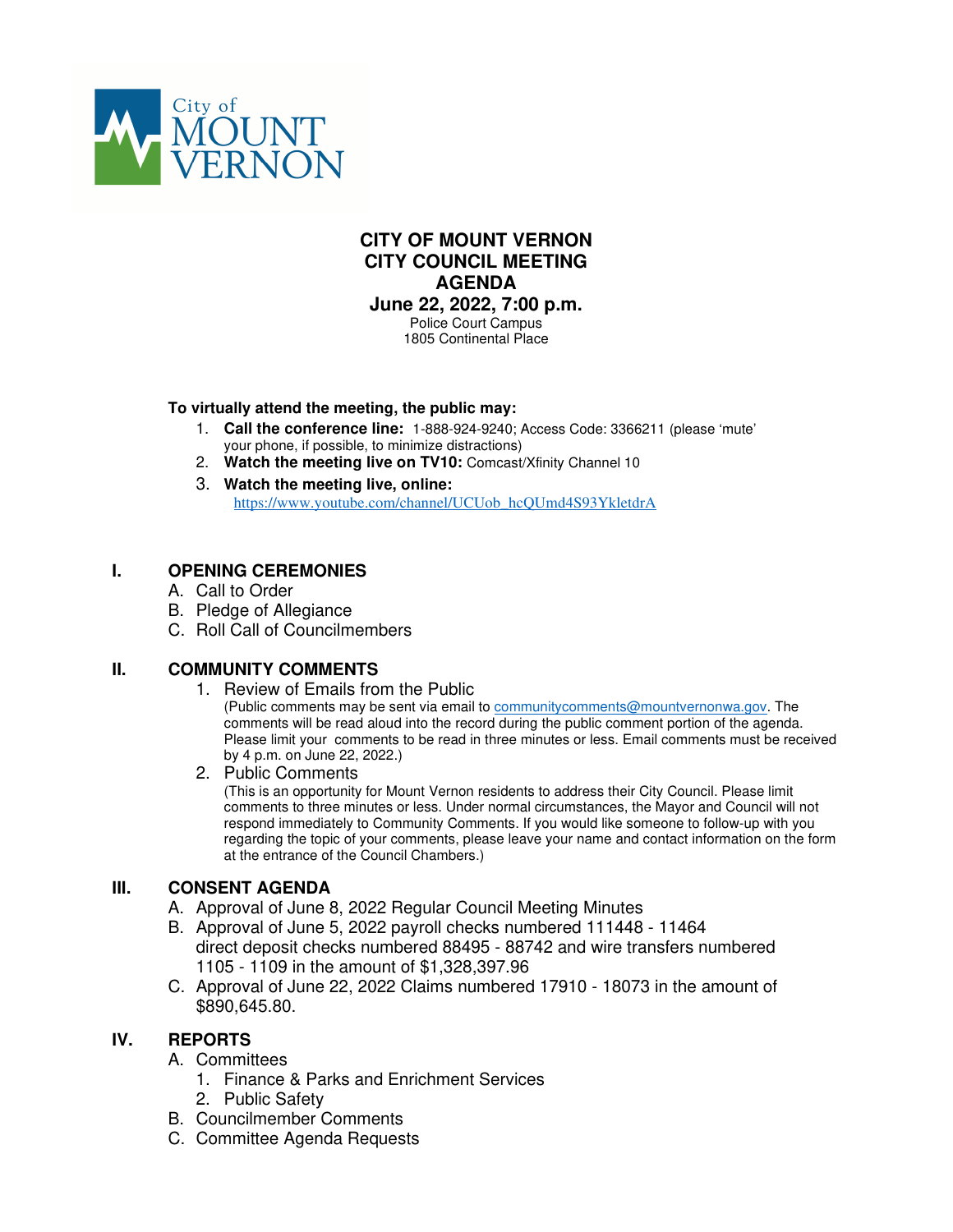## **V. UNFINISHED BUSINESS**  None

## **VI. NEW BUSINESS**

A. Skagit PUD Update

(Skagit PUD General Manager George Sidhu will provide an update on PUD projects and plans.) (required action – none) (staff contact – Peter Donovan)

B. Public Hearing – Stormwater Drainage Utility (Staff is requesting approval of amendments to Chapter 13.33 of the Mount Vernon Municipal Code, Stormwater Drainage Utility.) (required action – ordinance) (staff contact – Rebecca Lowell)

#### C. Approval of Agreement – Ramsay Group (Staff is requesting approval an agreement with The Ramsay Group for Community Development Block Grant consultant services.) (required action – motion) (staff contact – Peter Donovan)

D. Approval of Agreement – Sherman Anderson Park Backstop Replacement Project (Staff is requesting approval of an agreement with TRICO Companies, LLC for the replacement of the Sherman Anderson Park backstop.) (required action – motion) (staff contact – Jennifer Berner)

#### **COMMITTEE MEETINGS**

Finance & Parks and Enrichment Services 6:00 p.m.

Next Ordinance 3852<br>Next Resolution 1014 Next Resolution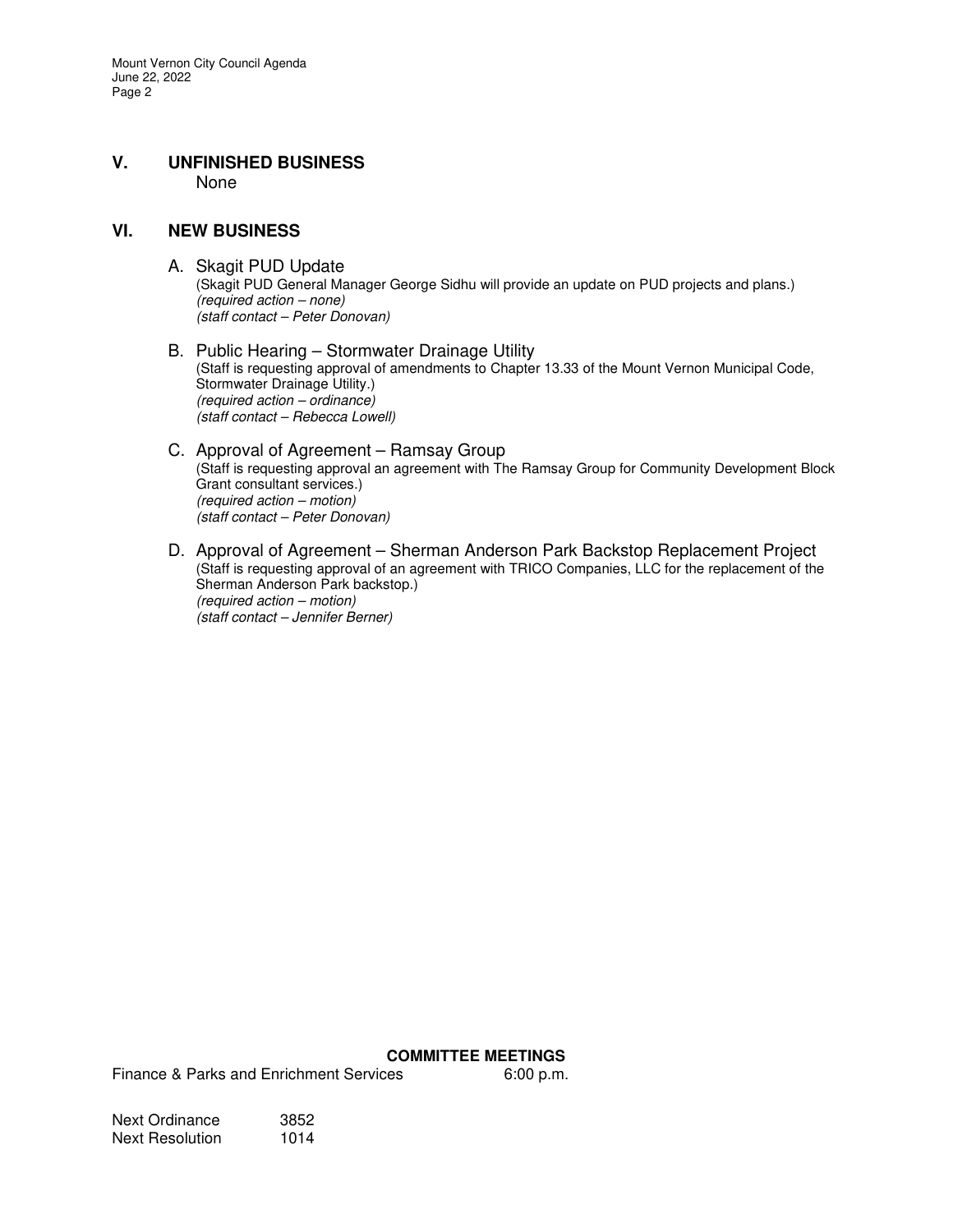

**DATE:** June 22, 2022

**TO:** Mayor Boudreau and City Council

**FROM:** Peter Donovan, Special Projects Manager

**SUBJECT:** Skagit Public Utility District Update

## **RECOMMENDED ACTION:**

None

## **INTRODUCTION/BACKGROUND:**

Skagit PUD operates the county's most extensive water system, providing nine million gallons of piped water to approximately 80,000 people every day. The PUD maintains over 650 miles of pipelines and has over 31 million gallons of storage volume.

## **FINDINGS/CONCLUSIONS:**

Skagit PUD General Manager George Sidhu will update City Council on current P.U.D. projects and plans.

#### **RECOMMENDATION:**

None

## **ATTACHED:**

None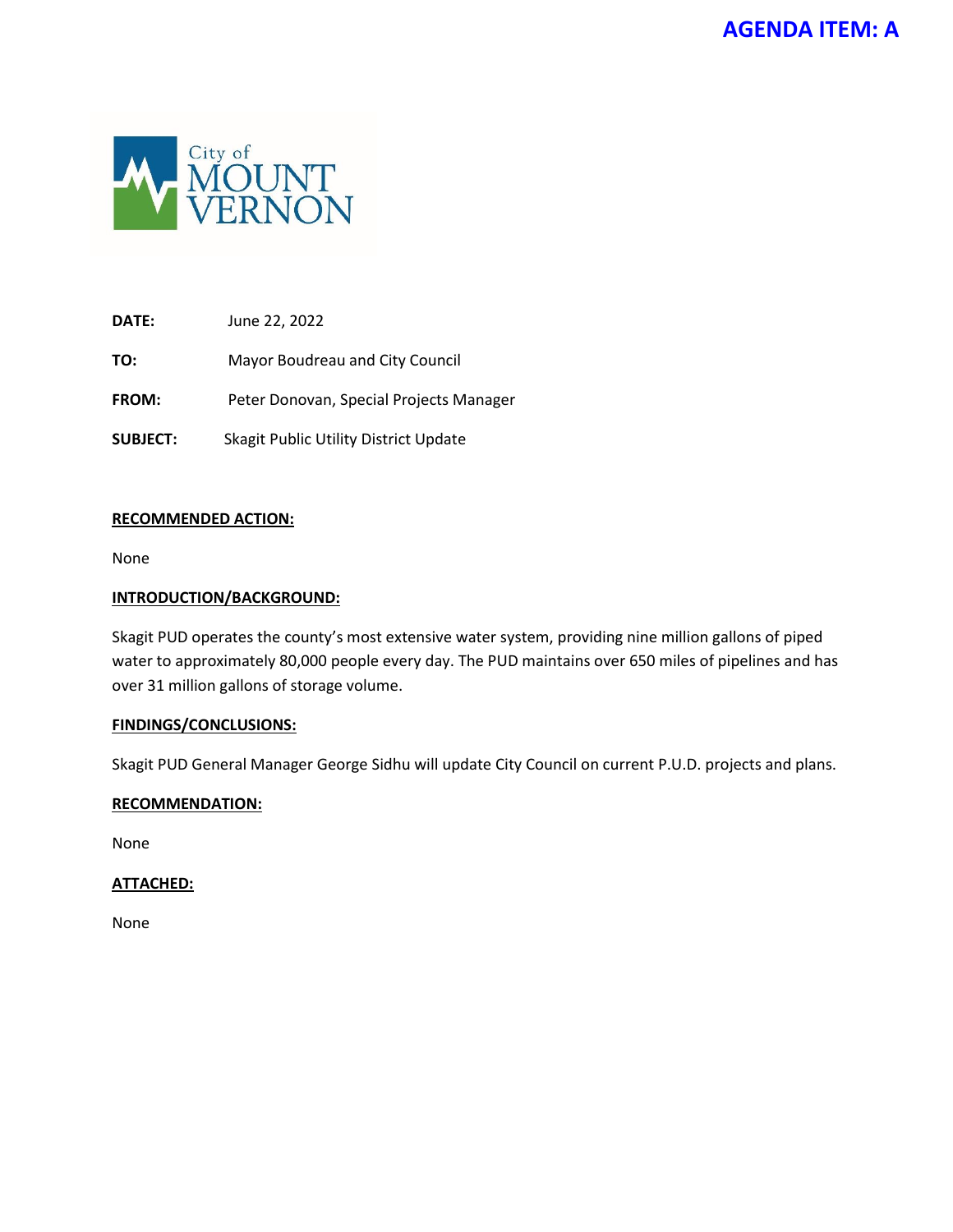

**DATE:** June 22, 2022

**TO:** Mayor Boudreau and City Council

**FROM:** Rebecca Lowell, Development Services

**SUBJECT:** PUBLIC HEARING ON AMENDMENTS TO MVMC CHAPTER 13.33 (STORM WATER DRAINAGE UTILITY)

## **RECOMMENDED ACTION:**

Council hold a public hearing and make a recommendation to adopt the subject code amendments.

## **INTRODUCTION/BACKGROUND:**

Attached to this memo is a copy of the proposed code amendments in Ordinance form. Please remember when reviewing this ordinance that changes identified with red underlined font are proposed to be added to the existing code and changes identified with red strike-through font are proposed to be deleted from the existing code. Text that is not red is existing code that is not proposed to be amended.

The proposed amendments are required by the Department of Ecology through their NPDES program. To comply with the Western Washington Phase II Stormwater Permit requirements the City is proposing the subject amendments.

## **FINDINGS/CONCLUSIONS:**

The SEPA process has been completed, Notice of Adoption of the proposed amendments was transmitted in compliance with RCW 36.70A.106(1) to the Department of Commerce, and notice of the Planning Commission and City Council public hearings were posted and published, as required.

The Planning Commission will hold a public hearing on June 21, 2022 where staff is asking them to make a recommendation to adopt the code amendments.

## **RECOMMENDATION:**

Adoption of the subject code amendments.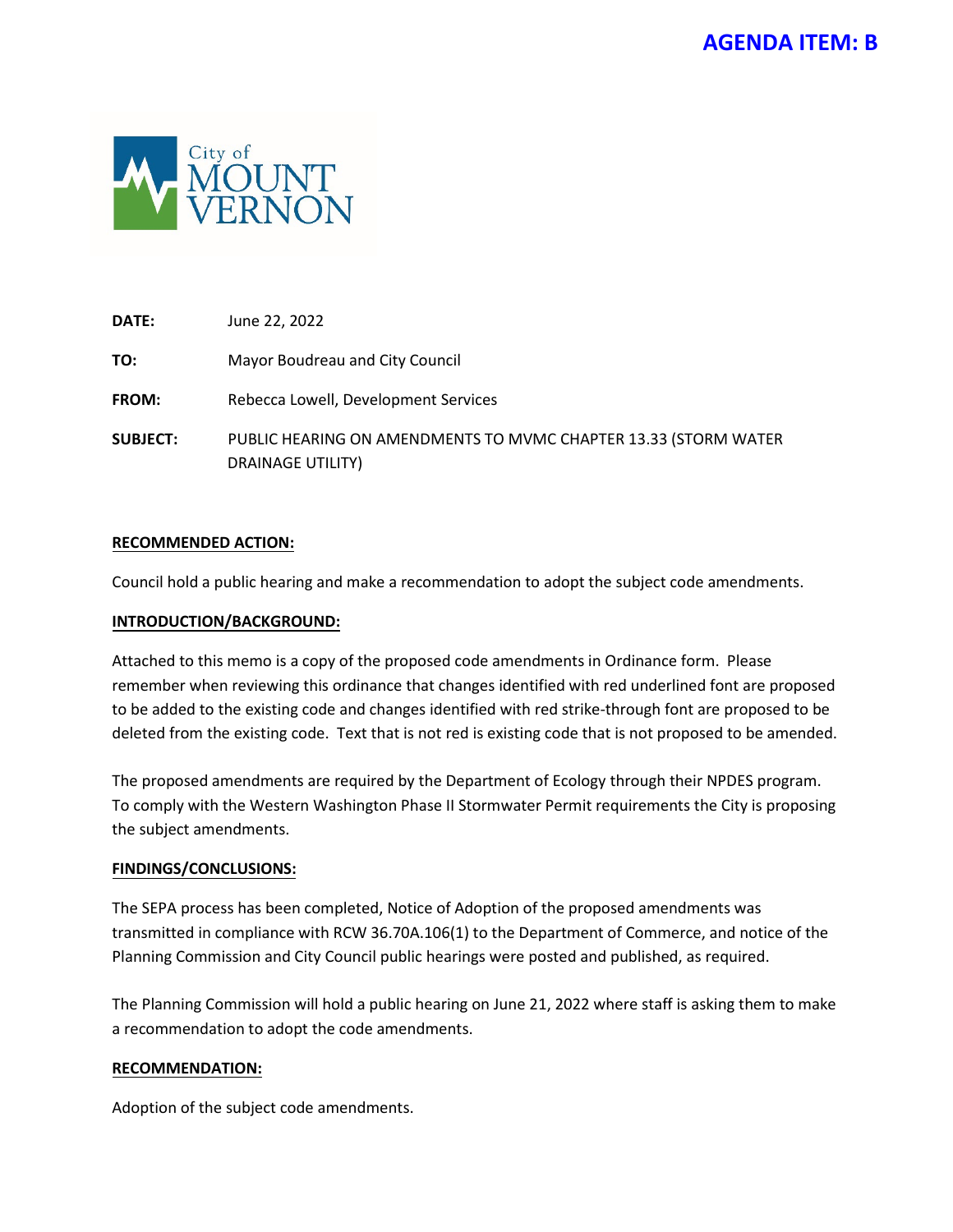# **ATTACHED:**

- Proposed Ordinance
- Procedural Materials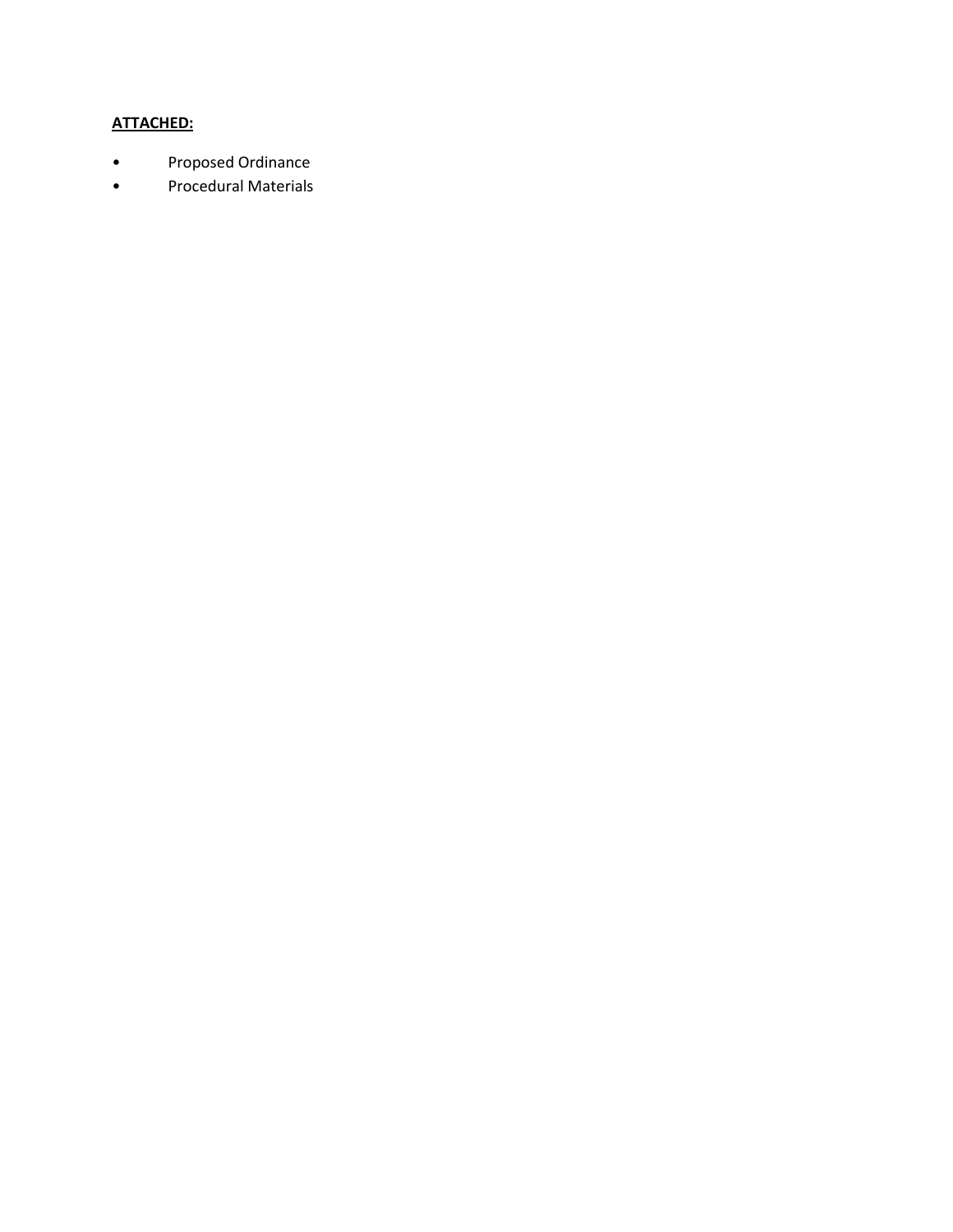

**DATE:** June 22, 2022

**TO:** Mayor Boudreau and City Council

**FROM:** Peter Donovan, Special Projects Manager

**SUBJECT:** Agreement for CDBG Consultant Services

## **RECOMMENDED ACTION:**

Motion

# **INTRODUCTION/BACKGROUND:**

Since the inception of Mount Vernon's CDBG program, the City has utilized the services of a CDBG consultant to assist in the oversight, guidance, and development of the City's program. In an effort to identify a consultant group that may have the experience and qualifications to more effectively guide the City's efforts to manage its program, staff met with The Ramsay Group and reviewed a proposal for services.

# **FINDINGS/CONCLUSIONS:**

The level of extensive staff experience, and the technical and professional expertise to perform the services and tasks set forth in the proposed agreement made The Ramsay Group stand out among competitors.

Staff believes that a two-year agreement with The Ramsay Group for CDBG consulting services will cover the same, or more, outside assistance at a cost savings for the City.

# **RECOMMENDATION:**

Staff recommends a motion to authorize the Mayor to enter into a 2-year agreement with The Ramsay Group for CDBG program consultant services

## **ATTACHED:**

Draft Agreement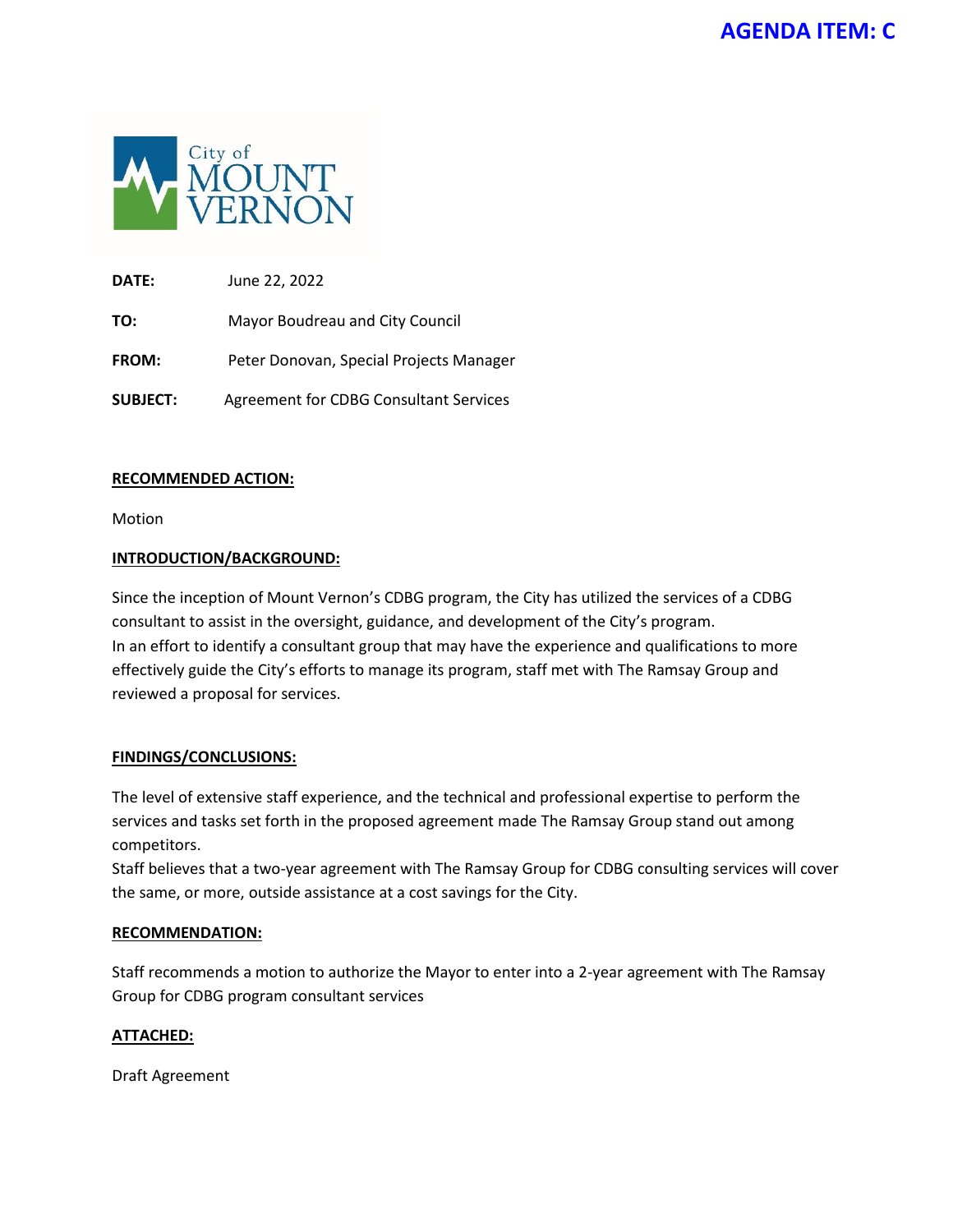

| <b>DATE:</b>    | June 22, 2022                                                  |
|-----------------|----------------------------------------------------------------|
| TO:             | Mayor Boudreau and City Council                                |
| <b>FROM:</b>    | Jennifer Berner, Director, Parks & Enrichment Services         |
| <b>SUBJECT:</b> | BID AWARD - SHERMAN ANDERSON PARK BACKSTOP REPLACEMENT PROJECT |

## **RECOMMENDED ACTION:**

Staff recommends a motion authorizing the Mayor to award the construction contract for the Sherman Anderson Park Backstop Replacement Project to TRICO Companies, LLC, of Burlington, WA in the amount of \$176,230.89.

## **INTRODUCTION/BACKGROUND:**

The Sherman Anderson Park backstop and baseball barrier must be replaced. Three of the six poles holding up the extended netting have failed rendering the park unusable. Staff requested bids for wood and steel pole options and an alternate bid for outriggers, 5' on the wood poles and 15' on the steel poles.

Staff recommends selecting the option of steel poles with 15' outriggers from TRICO Companies, LLC, for the project. The project includes demolition and installation. The benefits of steel poles outweigh the additional expense:

- More cost effective last 80 years versus approx. 35 years with wood poles
- Minimal maintenance will not shrink, bend, bow, or rot-out
- Reliable especially in inclement weather and stands up to fires and woodpeckers!

The project was funded in the CIP for \$160,000 (\$70,000 from Parks Capital Projects Fund and \$90,000 from the Park Impact Fees Fund). The bid from TRICO Companies, LLC for steel poles and 15' outriggers was \$161,976.92. Sales tax adds an additional \$14,253.97 for a total of \$176,230.89. The additional \$16,230.89 will be funded from the Parks General Fund Budget, from the \$50,000 that was budgeted in Parks and Recreation budget for YMCA support. This expense will not be occurring in 2022.